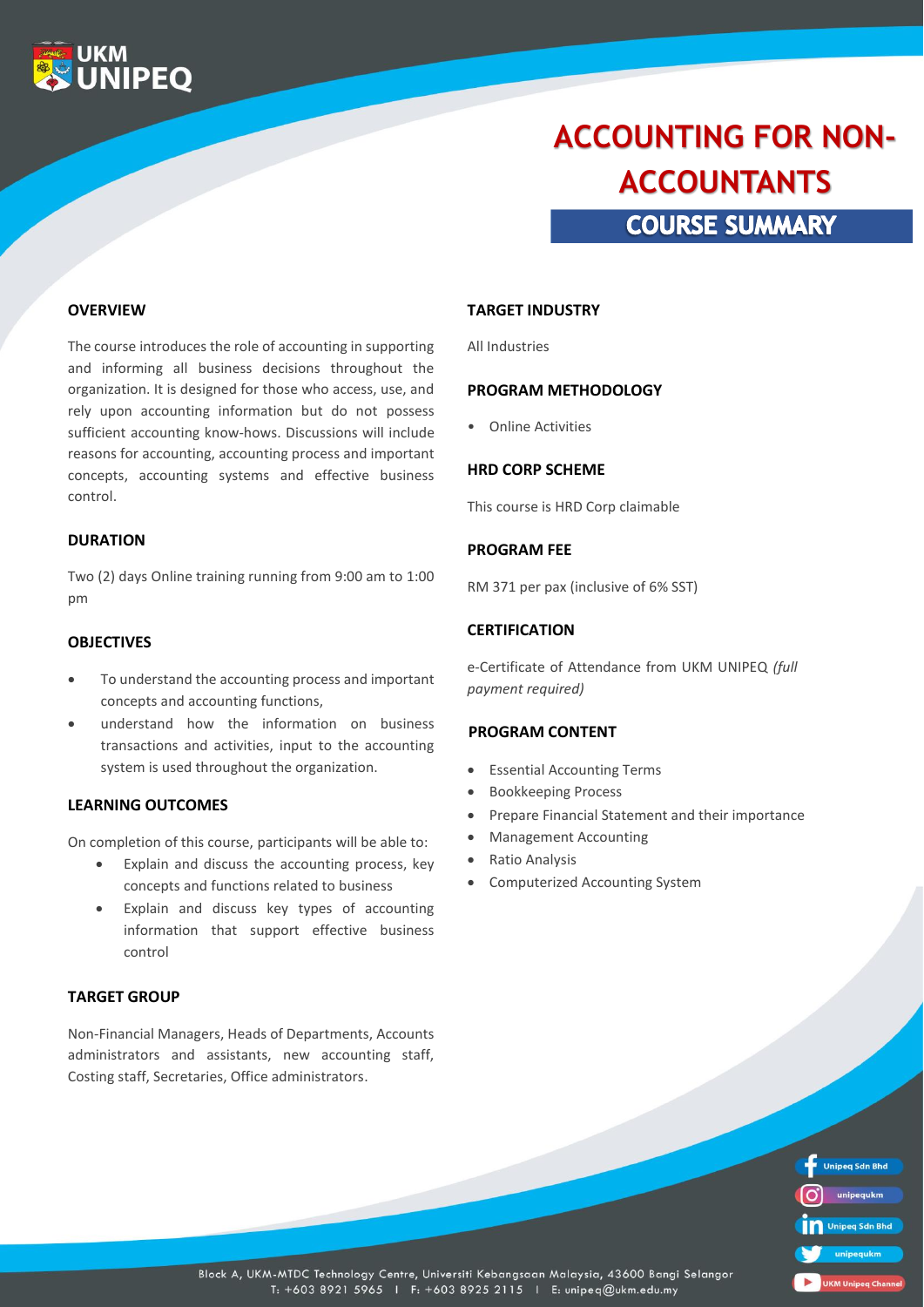

### **COURSE OUTLINE**

#### **Day 1**

| <b>Time</b>           | <b>Content</b>                                                                                                                                                                                                                                                      |
|-----------------------|---------------------------------------------------------------------------------------------------------------------------------------------------------------------------------------------------------------------------------------------------------------------|
| $8:30$ am $-9:00$ am  | Registration                                                                                                                                                                                                                                                        |
| $9:00$ am $-10:30$ am | <b>Essential Accounting Terms</b><br>Asset & Liability<br>$\bullet$<br>Debit & Credit<br>$\bullet$<br>Capital<br>Income & Sales<br><b>Bookkeeping Process</b><br>Journalizing<br>$\bullet$                                                                          |
| 10:30 am $-$ 10:45 am | Posting & Trial Balance<br><b>Break</b>                                                                                                                                                                                                                             |
| 10:45 am $-$ 1:00 pm  | <b>Financial Statement &amp; Their Importance</b><br>Income Statement<br>$\bullet$<br><b>Balance Sheet</b><br>$\bullet$<br><b>Managerial Accounting</b><br>Costing & Budgeting<br>$\bullet$<br>Trend Analysis & Forecasting<br>$\bullet$<br><b>Financial Report</b> |
| 1:00 pm               | End of Day 1                                                                                                                                                                                                                                                        |



Block A, UKM-MTDC Technology Centre, Universiti Kebangsaan Malaysia, 43600 Bangi Selangor<br>T: +603 8921 5965 1 F: +603 8925 2115 1 E: unipeq@ukm.edu.my